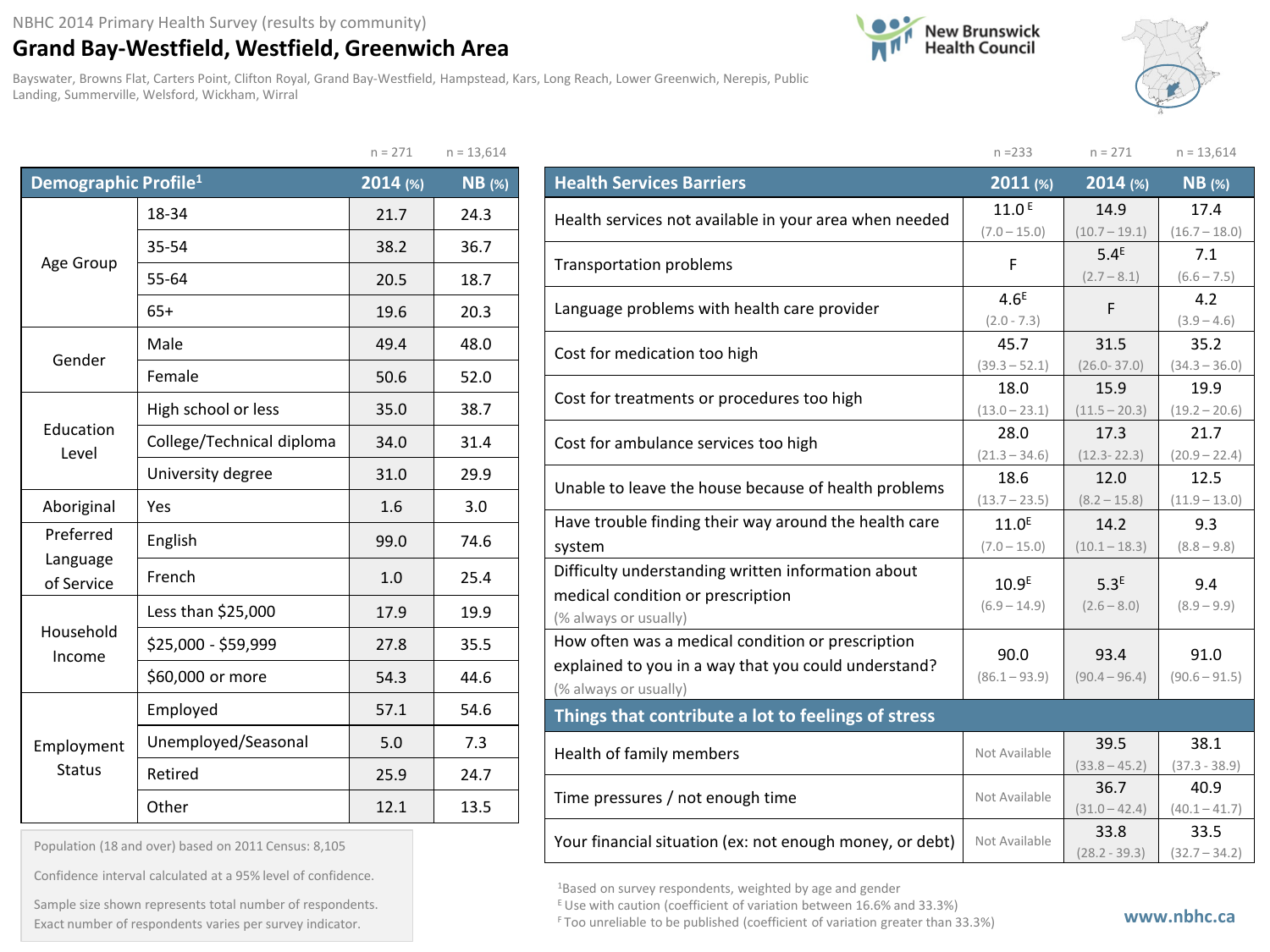## **Grand Bay-Westfield, Westfield, Greenwich Area**

 $\uparrow$  = Higher than 2011 results

 $\mathbf{\Psi}$  = Lower than 2011 results

| $n = 233$ | $n = 271$ | $n = 271$ | $n = 13,614$ |
|-----------|-----------|-----------|--------------|

|                                                  | $n = 233$       | $n = 271$         | $n = 13,614$    |  |
|--------------------------------------------------|-----------------|-------------------|-----------------|--|
| <b>Health Profile</b>                            | $2011$ (%)      | 2014 (%)          | $NB$ (%)        |  |
| Self-rated Health (% very good or excellent)     | 57.3            | 52.7              | 50.5            |  |
|                                                  | $(51.0 - 63.6)$ | $(46.9 - 58.6)$   | $(49.6 - 51.3)$ |  |
| Self-rated mental or emotional health            | Not Available   | 65.4              | 65.4            |  |
| (% very good or excellent)                       |                 | $(59.9 - 71.0)$   | $(64.6 - 66.2)$ |  |
| "My health largely depends on how well I take    | 57.3            | 61.8              | 55.2            |  |
| care of myself" (% strongly agree)               | $(51.0 - 63.6)$ | $(56.0 - 67.5)$   | $(54.4 - 56.0)$ |  |
| Number of prescription medications taken on a    | $12.7^{E}$      | 8.8 <sup>E</sup>  | 15.2            |  |
| regular basis $3$ (% 6 or more)                  | $(7.5 - 17.9)$  | $(4.9 - 12.8)$    | $(14.5 - 15.9)$ |  |
| Discuss regularly with a health professional on  | 36.5            | 29.1              | 25.4            |  |
| improving health or preventing illness           |                 |                   |                 |  |
| (% always or usually)                            | $(30.2 - 42.8)$ | $(23.7 - 34.5)$   | $(24.7 - 26.1)$ |  |
| How long have you been seeing the same family    | 80.5            | 73.4              | 73.0            |  |
| doctor? (% 5 years or more)                      | $(75.4 - 85.6)$ | $(68.1 - 78.7)$   | $(72.2 - 73.7)$ |  |
| Are you limited in doing activities because of a |                 |                   |                 |  |
| physical or mental condition, or a health        | Not             | 19.6              | 22.1            |  |
| problem? (% yes)                                 | Available       | $(14.9 - 24.2)$   | $(21.4 - 22.8)$ |  |
| <b>Memory Loss</b>                               |                 |                   |                 |  |
| Someone in household has a memory problem        | Not             | 11.7 <sup>E</sup> | 9.9             |  |
|                                                  | Available       | $(7.9 - 15.5)$    | $(9.4 - 10.4)$  |  |
| that interferes with day to day function         | Not             | 5.7 <sup>E</sup>  | 3.9             |  |
|                                                  | Available       | $(3.0 - 8.4)$     | $(3.6 - 4.2)$   |  |
| <b>Health Behaviours</b>                         |                 |                   |                 |  |
| Eating fruits and vegetables                     | Not Available   | 43.6              | 50.4            |  |
| (% 5 portions or more a day)                     |                 | $(37.7 - 49.4)$   | $(49.5 - 51.2)$ |  |
| Moderate or vigorous physical activity           | Not Available   | 52.5              | 49.0            |  |
| (% at least 2 1/2 hours a week)                  |                 | $(46.7 - 58.3)$   | $(48.1 - 49.8)$ |  |
| Current smoker                                   | Not Available   | 15.8              | 19.2            |  |
| (% daily or occasional)                          |                 | $(11.6 - 20.1)$   | $(18.5 - 19.8)$ |  |
| Unhealthy weight                                 | Not Available   | 27.7              | 30.8            |  |
| (% obese)                                        |                 | $(22.3 - 33.0)$   | $(30.0 - 31.6)$ |  |

| <b>Chronic Health</b><br>Conditions <sup>1</sup> | 2011(%)                 | $2014$ (%)                         | $2014^2$ (#) | $NB$ (%)                |
|--------------------------------------------------|-------------------------|------------------------------------|--------------|-------------------------|
| One or more chronic                              | 56.0                    | 60.1                               | 4,873        | 61.6                    |
| health conditions <sup>3</sup>                   | $(49.7 - 62.3)$         | $(54.4 - 65.9)$                    |              | $(60.8 - 62.4)$         |
| High blood pressure                              | 22.8                    | 25.3                               | 2,054        | 27.0                    |
|                                                  | $(17.4 - 28.1)$         | $(20.2 - 30.4)$                    |              | $(26.2 - 27.7)$         |
| Arthritis                                        | 18.5<br>$(13.6 - 23.4)$ | 18.0<br>$(13.5 - 22.5)$            | 1,462        | 17.4<br>$(16.8 - 18.0)$ |
| Gastric Reflux (GERD)                            | 14.2                    | 17.3                               | 1,399        | 16.4                    |
|                                                  | $(9.7 - 18.6)$          | $(12.8 - 21.7)$                    |              | $(15.8 - 17.0)$         |
| Depression                                       | 7.9 <sup>E</sup>        | $\spadesuit$ 16.9                  | 1,370        | 14.9                    |
|                                                  | $(4.4 - 11.3)$          | $(12.5 - 21.3)$                    |              | $(14.3 - 15.5)$         |
| Chronic pain                                     | 17.5                    | 13.3                               | 1,075        | 14.0                    |
|                                                  | $(12.7 - 22.4)$         | $(9.3 - 17.2)$                     |              | $(13.5 - 14.6)$         |
| Cancer                                           | 8.6E                    | 10.1 <sup>E</sup>                  | 821          | 8.3                     |
|                                                  | $(5.0 - 12.1)$          | $(6.6 - 13.7)$                     |              | $(7.8 - 8.7)$           |
| <b>Diabetes</b>                                  | 9.9 E                   | 9.3 <sup>E</sup>                   | 754          | 10.7                    |
|                                                  | $(6.1 - 13.7)$          | $(5.9 - 12.7)$                     |              | $(10.1 - 11.2)$         |
| Heart disease                                    | 7.4E<br>$(4.1 - 10.7)$  | 7.0 <sup>E</sup><br>$(4.0 - 10.0)$ | 565          | 8.3<br>$(7.9 - 8.8)$    |
|                                                  | 8.2E                    | $44^E$                             |              | 11.8                    |
| Asthma                                           | $(4.7 - 11.7)$          | $(2.0 - 6.8)$                      | 357          | $(11.3 - 12.4)$         |
| Mood disorder other                              | F                       | F                                  | 200          | 3.0                     |
| than depression                                  |                         |                                    |              | $(2.7 - 3.2)$           |
| Emphysema or COPD                                | F                       | F                                  | 195          | 3.0                     |
|                                                  |                         |                                    |              | $(2.7 - 3.3)$           |
| <b>Stroke</b>                                    | F                       | F                                  | 116          | 2.5                     |
|                                                  |                         |                                    |              | $(2.2 - 2.8)$           |

Confidence interval calculated at a 95% level of confidence.

Symbols  $\bigwedge$  and  $\bigvee$  indicate a statistically significant difference at the 95% level of confidence.

Sample size shown represents total number of respondents. Exact number of respondents varies per survey indicator.

<sup>1</sup> Self-reported based on survey respondents

<sup>2</sup> Estimated number of citizens who have the selected chronic health condition

<sup>3</sup> Among the twelve chronic health conditions listed in table located at the right of this page.

 $E$  Use with caution (coefficient of variation between 16.6% and 33.3%)

F Too unreliable to be published (coefficient of variation greater than 33.3%)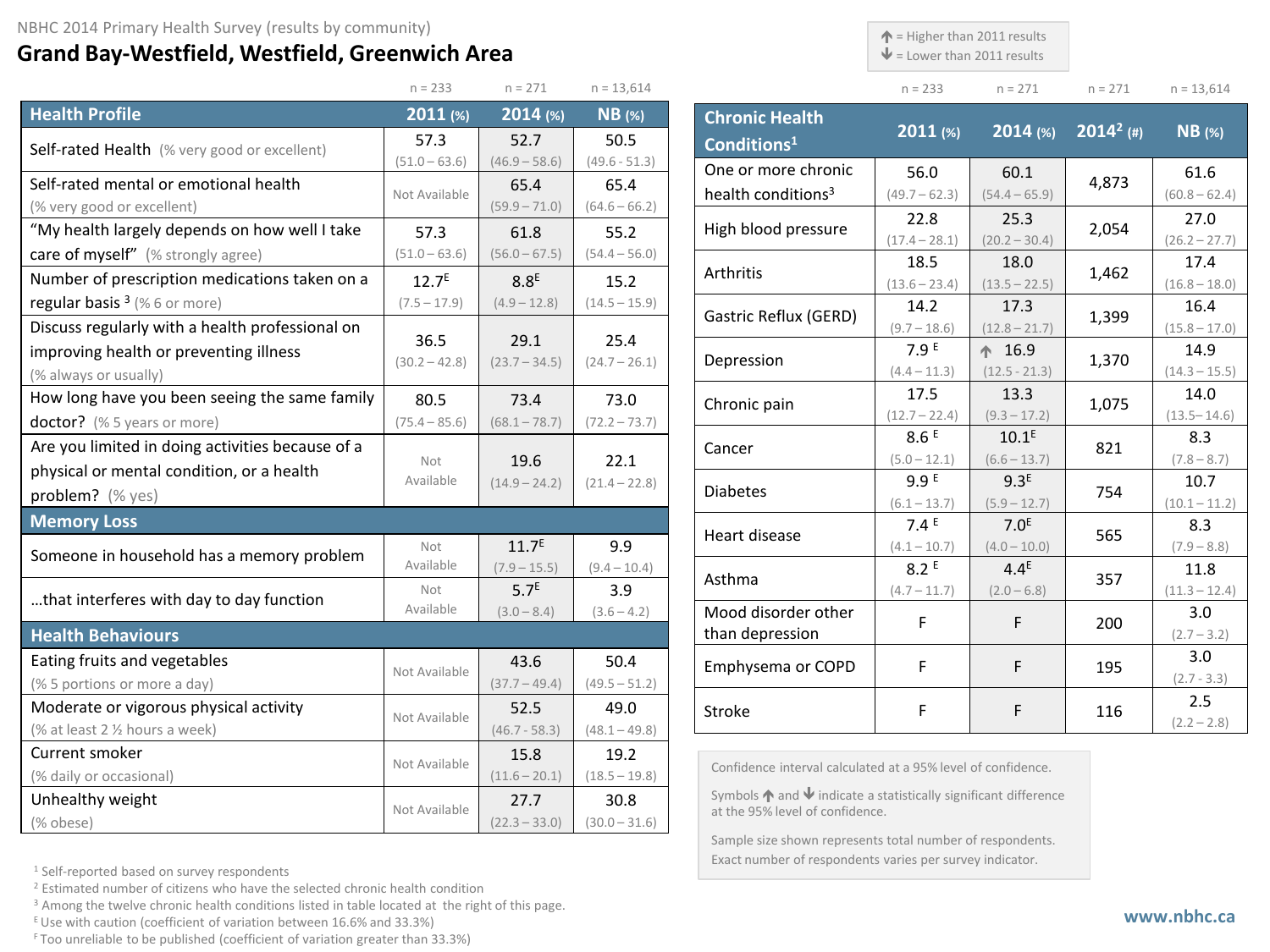| NBHC 2014 Primary Health Survey (results by community)<br><b>Grand Bay-Westfield, Westfield, Greenwich Area</b> |                                                                                                                                                                                           | $B =$ Better than 2011 results<br>$W =$ Worse than 2011 results |                         |                         |                                                              |                         |                         |
|-----------------------------------------------------------------------------------------------------------------|-------------------------------------------------------------------------------------------------------------------------------------------------------------------------------------------|-----------------------------------------------------------------|-------------------------|-------------------------|--------------------------------------------------------------|-------------------------|-------------------------|
|                                                                                                                 |                                                                                                                                                                                           |                                                                 |                         | $n = 233$               | $n = 271$                                                    | 1 to 33                 | $n=13,614$              |
|                                                                                                                 | <b>Primary Health Indicator</b>                                                                                                                                                           |                                                                 |                         | $2011^1$                | 2014                                                         | Rank $2$                | <b>NB</b>               |
|                                                                                                                 | <b>Accessibility</b><br>The ability of patients/clients to obtain care/service at the right place and the right time, based on respective needs, in the official language of their choice |                                                                 |                         |                         |                                                              |                         |                         |
| $A-1$                                                                                                           | Has a personal family doctor (% yes)                                                                                                                                                      |                                                                 |                         | 92.0<br>$(88.5 - 95.5)$ | 95.2<br>$(92.7 - 97.7)$                                      | 9                       | 92.1<br>$(91.7 - 92.5)$ |
| $A-2$                                                                                                           | Calling family doctor's office during regular practice hours (% very easy or somewhat easy)                                                                                               |                                                                 |                         | 83.6<br>$(78.7 - 88.4)$ | 76.0<br>$(70.8 - 81.2)$                                      | 23                      | 78.3<br>$(77.6 - 79.0)$ |
| $A-3$                                                                                                           | Family doctor has extended office hours (after 5pm or on weekends) (% yes)                                                                                                                |                                                                 |                         | Not available           | 14.3<br>$(10.1 - 18.5)$                                      | 18                      | 16.2<br>$(15.6 - 16.8)$ |
| $A - 4$                                                                                                         | Family doctor has an after-hour arrangement when office is closed (% yes)                                                                                                                 |                                                                 | 24.5<br>$(18.9 - 30.1)$ | 17.6<br>$(13.0 - 22.2)$ | 12                                                           | 18.2<br>$(17.5 - 18.9)$ |                         |
| $A-5$                                                                                                           | How quickly appointment can be made with family doctor                                                                                                                                    | (% on same day or next day)                                     |                         | 47.8<br>$(41.1 - 54.4)$ | 37.8<br>$(31.7 - 43.9)$                                      | 4                       | 30.1<br>$(29.3 - 30.9)$ |
|                                                                                                                 | (% within 5 days)                                                                                                                                                                         |                                                                 |                         | 74.9<br>$(69.1 - 80.6)$ | 70.3<br>$(64.6 - 76.0)$                                      | 5                       | 60.3<br>$(59.4 - 61.2)$ |
| $A-6$                                                                                                           | Nurse working with family doctor who is regularly involved in health care $(\%$ yes)                                                                                                      |                                                                 |                         | 40.4<br>$(34.0 - 46.8)$ | 36.8<br>$(31.0 - 42.6)$                                      | 4                       | 27.5<br>$(26.7 - 28.3)$ |
| $A-7$                                                                                                           | Has access to a <b>primary health team</b> <sup>3</sup> (% yes)                                                                                                                           |                                                                 |                         | 36.4<br>$(30.3 - 42.5)$ | 37.6<br>$(31.9 - 43.3)$                                      | 3                       | 28.5<br>$(27.8 - 29.2)$ |
| $A-8$                                                                                                           | Wait time at the hospital emergency department (% less than 4 hours)                                                                                                                      |                                                                 | 71.4<br>$(60.2 - 82.6)$ | 84.8<br>$(76.9 - 92.7)$ | 8                                                            | 73.9<br>$(72.7 - 75.1)$ |                         |
| $A-9$                                                                                                           | How often citizens received the health care service they needed in the                                                                                                                    |                                                                 | English <sup>4</sup>    | 98.0<br>$(96.1 - 99.9)$ | 98.9<br>$(97.6 - 100.0)$                                     |                         | 95.2<br>$(94.8 - 95.6)$ |
|                                                                                                                 | official language of their choice<br>(% who always received service in language of preference)                                                                                            |                                                                 | French <sup>4</sup>     | F                       | F                                                            |                         | 72.6<br>$(71.0 - 74.2)$ |
|                                                                                                                 | <sup>1</sup> Community results were not reported in 2011<br>$2$ Indicator rank across 33 communities, from best (1) to worst (33)                                                         |                                                                 |                         |                         | Confidence interval calculated at a 95% level of confidence. |                         |                         |

<sup>3</sup> Primary health team: Has access to a family doctor and has access to either a nurse practitioner or a nurse or other health professionals at their family doctor's office

 $4$  Preferred language of service as indicated by respondent in the survey

<sup>F</sup> Too unreliable to be published (coefficient of variation greater than 33.3%)

Symbols **B** and **W** indicate a statistically significant difference at the 95% level of confidence.

Sample size shown represents total number of respondents. Exact number of respondents varies per survey indicator.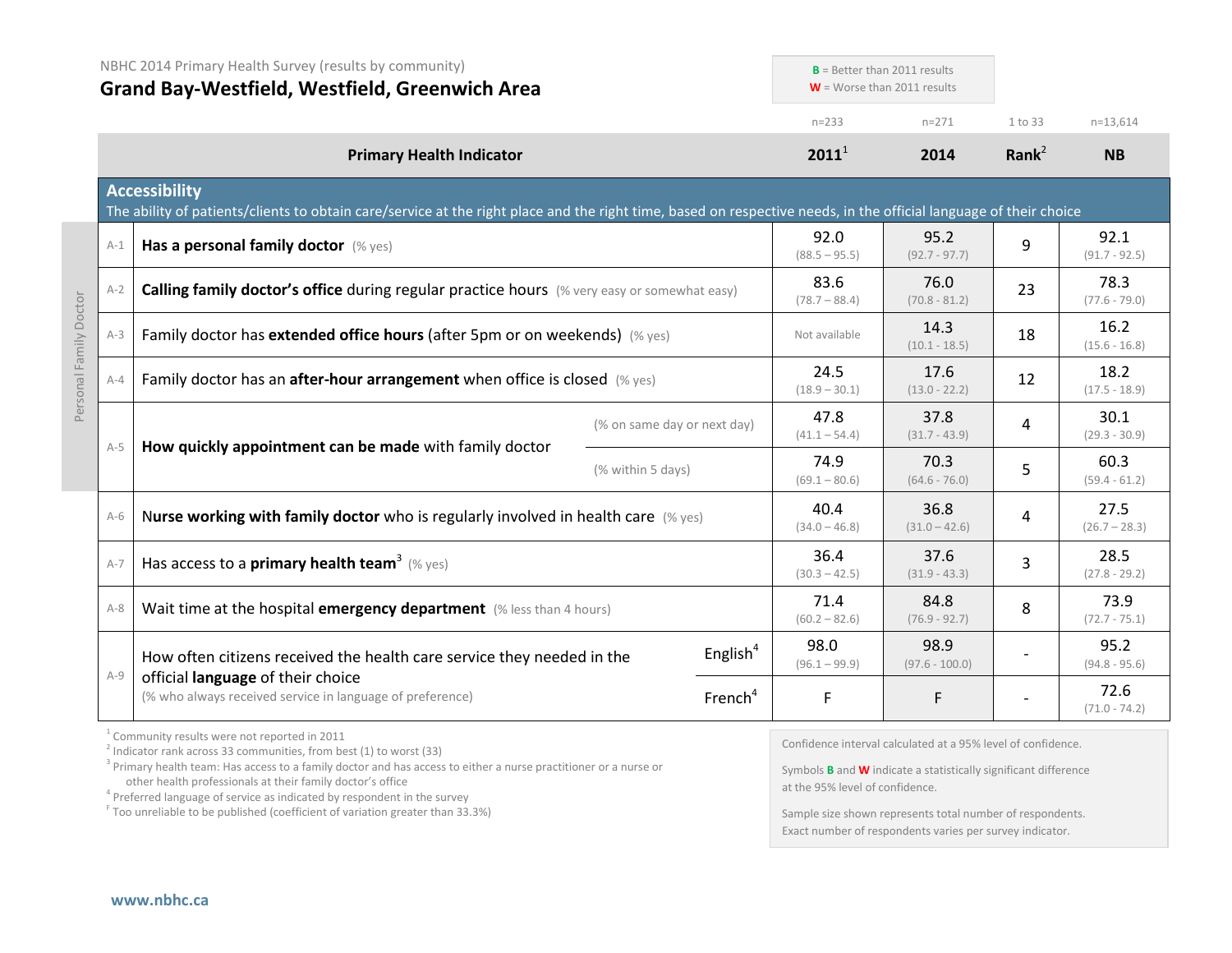|               | NBHC 2014 Primary Health Survey (results by community)<br><b>Grand Bay-Westfield, Westfield, Greenwich Area</b>                                                  | $W =$ Worse than 2011 results | $B =$ Better than 2011 results                              |                   |                            |
|---------------|------------------------------------------------------------------------------------------------------------------------------------------------------------------|-------------------------------|-------------------------------------------------------------|-------------------|----------------------------|
|               |                                                                                                                                                                  | $n = 233$                     | $n = 271$                                                   | 1 to 33           | $n=13,614$                 |
|               | <b>Primary Health Indicator</b>                                                                                                                                  | $2011^1$                      | 2014                                                        | Rank <sup>2</sup> | <b>NB</b>                  |
|               | <b>Appropriateness</b><br>Care/service provided is relevant to the patients'/clients' needs and based on established standards                                   |                               |                                                             |                   |                            |
| $Q-1$         | Adults 65 and over who received their flu shot in the last year $(\%$ yes)                                                                                       | Not available                 | 74.6<br>$(66.6 - 82.6)$                                     | 8                 | 70.6<br>$(69.2 - 72.0)$    |
| $Q-2$         | Adults with one or more of four select chronic health conditions <sup>5</sup> who had<br><b>measurements for blood pressure</b> in the past 12 months $(\%$ yes) | 97.7<br>$(94.7 - 100.7)$      | 92.1<br>$(87.2 - 97.0)$                                     | 17                | 91.3<br>$(90.6 - 92.0)$    |
| $Q-3$         | Adults with one or more of four select chronic health conditions <sup>5</sup> who had<br><b>measurements for cholesterol</b> in the past 12 months (% yes)       | 81.0<br>$(73.1 - 89.0)$       | 68.8<br>$(60.4 - 77.2)$                                     | 29                | 76.3<br>$(75.2 - 77.4)$    |
| $Q - 4$       | Adults with one or more of four select chronic health conditions <sup>5</sup> who had<br><b>measurements for blood sugar in the past 12 months</b> (% yes)       | 75.5<br>$(66.8 - 84.2)$       | 68.3<br>$(59.8 - 76.8)$                                     | 29                | 73.9<br>$(72.8 - 75.0)$    |
| $Q-5$         | Adults with one or more of four select chronic health conditions <sup>5</sup> who had<br><b>measurements for body weight</b> in the past 12 months (% yes)       | 67.0<br>$(57.5 - 76.5)$       | 55.9<br>$(46.9 - 64.9)$                                     | 23                | 59.3<br>$(58.0 - 60.6)$    |
| $Q-6$         | How often family doctor helps citizens coordinate the care from other health care<br>providers and places (% always)                                             | 77.7<br>$(71.0 - 84.4)$       | 67.4<br>$(59.5 - 75.3)$                                     | 25                | 70.7<br>$(69.7 - 71.7)$    |
|               | <b>Effectiveness</b><br>Care/service, intervention or action achieves the desired results                                                                        |                               |                                                             |                   |                            |
| $Q-7$         | Citizens with a chronic health condition <sup>7</sup> who have confidence in controlling and<br>managing their health condition (% very confident)               | 52.2<br>$(44.4 - 60.0)$       | 52.4<br>$(45.4 - 59.4)$                                     | $\mathbf{1}$      | 42.2<br>$(41.2 - 43.2)$    |
| <b>Safety</b> | Potential risks of an intervention or the environment are avoided or minimized                                                                                   |                               |                                                             |                   |                            |
| $Q - 8$       | Citizens with a chronic health condition <sup>7</sup> who know what each of their prescribed<br>medications do (% strongly agree)                                | 57.0<br>$(48.6 - 65.4)$       | 61.7<br>$(54.5 - 68.9)$                                     | $\overline{2}$    | 47.7<br>$(46.6 - 48.8)$    |
| $Q - 9$       | Was harmed due to a medical error or mistake as a result of health care services<br>received in the last 12 months (excluding hospital stay) (% yes)             | F                             | F                                                           |                   | $2.7^{6}$<br>$(2.4 - 3.0)$ |
|               | <sup>1</sup> Community results were not reported in 2011                                                                                                         |                               | Confidence interval calculated at a 95% level of confidence |                   |                            |

 $2$  Indicator rank across 33 communities, from best (1) to worst (33)

<sup>5</sup> Self-reported by respondent: Diabetes, heart disease, stroke or high blood pressure

 $6$  For this type of indicator, a "better" result is achieved when the indicator has a "lower" value

<sup>7</sup> Self-reported by respondent: Arthritis, asthma, cancer, chronic pain, depression, diabetes, emphysema or COPD,

 $\frac{1}{2}$  Too unreliable to be published (coefficient of variation greater than 33.3%)

Confidence interval calculated at a 95% level of confidence.

Symbols **B** and **W** indicate a statistically significant difference at the 95% level of confidence.

Sample size shown represents total number of respondents. Exact number of respondents varies per survey indicator.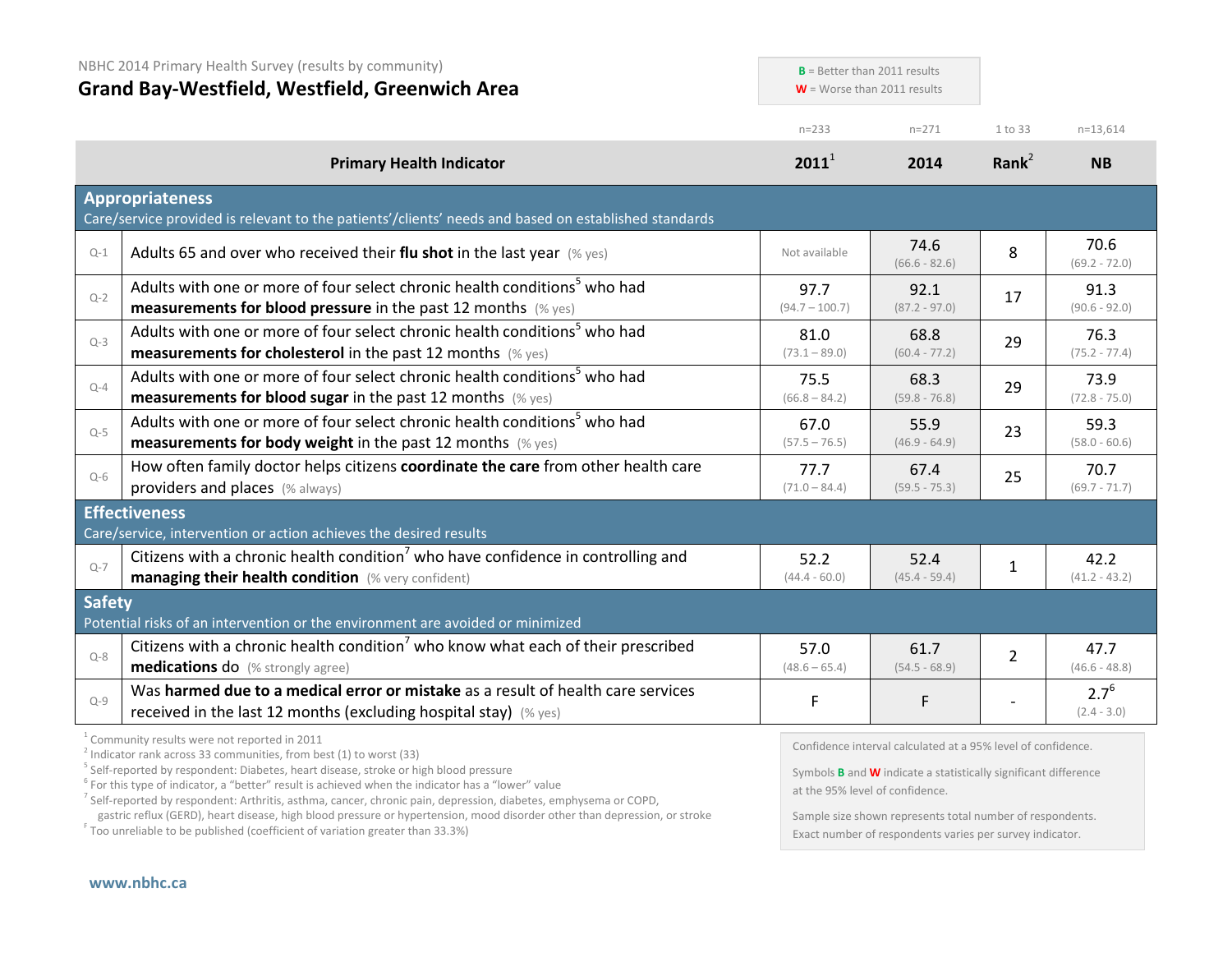NBHC 2014 Primary Health Survey (results by community) **Grand Bay-Westfield, Westfield, Greenwich Area** n=233 n=271 1 to 33 n=13,614 **Primary Health Indicator 2011**<sup>1</sup> **2014 Rank**<sup>2</sup> **NB Efficiency** Achieving the desired results with the most cost-effective use of resources  $_{\text{Q-10}}$  **Model of care used most often** when sick or in need of care from a health professional (% hospital emergency department)  $10.5^{E,6}$  $(6.6 - 14.4)$  $6.3^{E,6}$  $(3.4 - 9.2)$ 9  $11.5^6$ (11.0 - 12.0) Q-11 **Has used Tele-Care** or other telephone information lines in the last 12 months (% yes) 8.4<sup>E</sup>  $(4.9 - 11.9)$  $5.9<sup>E</sup>$  $(3.1 - 8.7)$  $21$  7.4 (7.0 - 7.8) **Use of services** Using primary health services in the last 12 months U-1 Visited a **personal family doctor** (% yes) 79.0  $(73.8 - 84.2)$ 81.1 (76.5 - 85.7)  $18$  80.3  $(79.6 - 81.0)$ U-2 Visited a **hospital emergency department** (% yes) 32.7  $(26.7 - 38.7)$ 28.6 (23.3 - 33.9)  $32 \mid 41.3$  $(40.5 - 42.1)$  $U-3$  Visited a specialist  $(\%$  yes)  $51.1$  $(45.2 - 57.0)$ <sup>28</sup> 56.4 (55.6 - 57.2) U-4 Visited an **after-hours clinic or a walk-in clinic** (% yes) 17.5  $(12.7 - 22.3)$ 19.4  $(14.8 - 24.0)$  $19$  24.3 (23.6 - 25.0) U-5 Visited an **alternative practitioner** (% yes) Not available Not available 17.9  $(13.4 - 22.4)$  $31$  25.2  $(24.5 - 25.9)$ U-6 Visited a **community health centre** (% yes) 5.3<sup>E</sup>  $(2.4 - 8.2)$ F  $6.9$  $(6.5 - 7.3)$  $U$ -7 Used **ambulance services** (% yes) 6.4 E  $(3.3 - 9.5)$  $3.7<sup>E</sup>$  $(1.5 - 5.9)$  $31$  5.7  $(5.3 - 6.1)$ U-8 Visited a **nurse practitioner** (% yes)  $\begin{array}{ccc} \n\text{U-8} & \text{F} \\
\text{U-8} & \text{F}\n\end{array}$  F  $\begin{array}{ccc} \n\end{array}$  F  $\begin{array}{ccc} \n\end{array}$  7.7 (7.3 - 8.1) U-9 Visited a health professional at a **private clinic** (% yes) Not available Not available 23.3 (18.4 - 28.2)  $17$  23.7 (23.0 - 24.4) **B** = Better than 2011 results **W** = Worse than 2011 results

Confidence interval calculated at a 95% level of confidence.

Symbols **B** and **W** indicate a statistically significant difference at the 95% level of confidence.

Sample size shown represents total number of respondents. Exact number of respondents varies per survey indicator.

<sup>1</sup> Community results were not reported in 2011

 $2$  Indicator rank across 33 communities. Under "efficiency" the rank is from best (1) to worst (33). Under "use of services" the rank is from highest (1) to lowest (33).<br><sup>6</sup> For this type of indicator, a "better" result is achieved when the indicator has a "lower" value

 $E$  Use with caution (coefficient of variation between 16.7% and 33.3%)

<sup>F</sup> Too unreliable to be published (coefficient of variation greater than 33.3%)